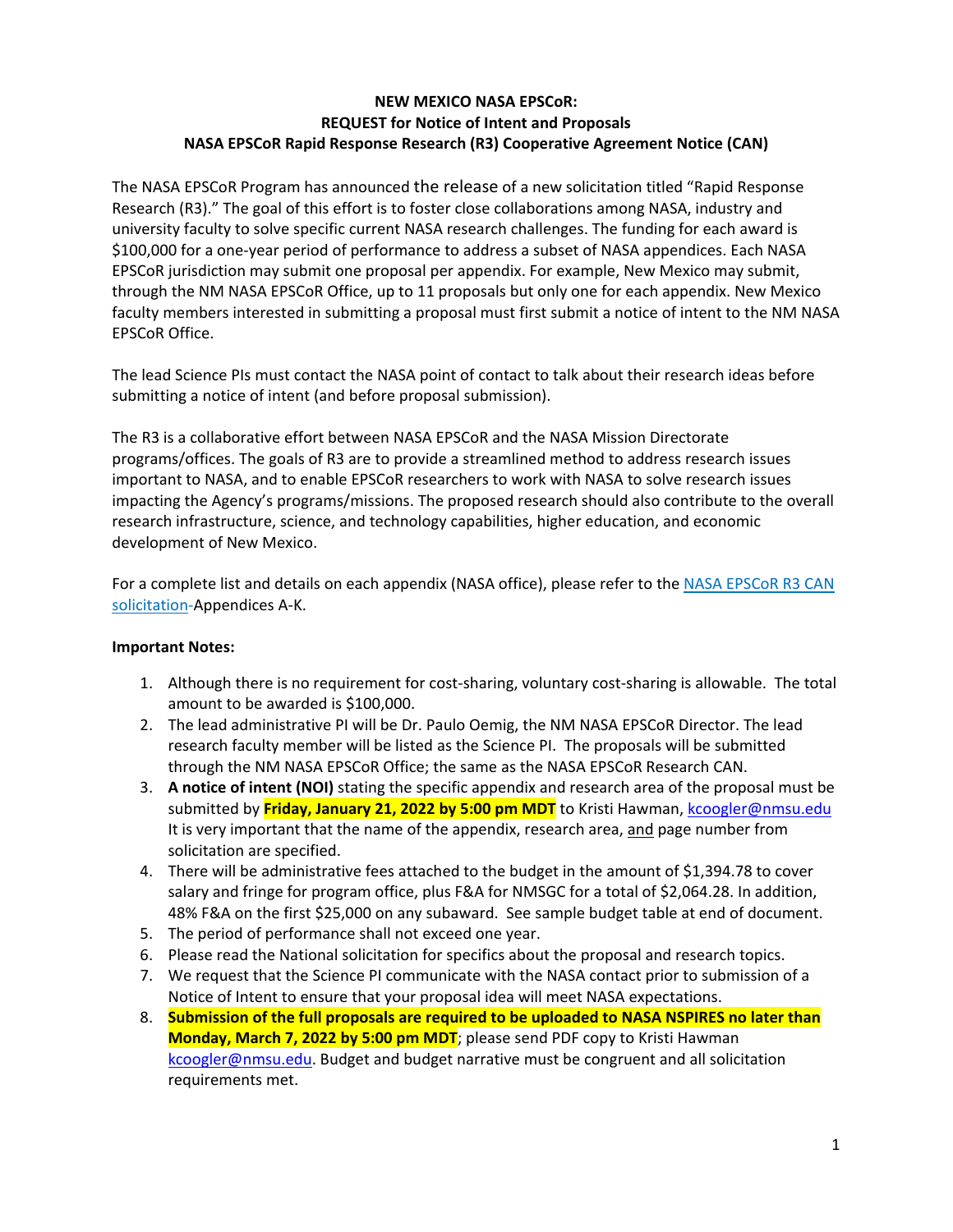### **R3 CAN SOLICITATION INFORMATION AND INSTRUCTIONS**

## **A. Eligibility**

Full-time faculty at NM institutions, particularly junior faculty, women, and members of other underrepresented populations are encouraged to apply. Faculty who have a current NASA EPSCoR Research CAN project are not eligible to apply while their project is on-going. There is no requirement that Science PIs be U.S. citizens, however, foreign nationals (i.e., non-U.S. citizens who do not have a green card) will likely not be permitted access to NASA Centers. This may or may not be relevant to the research being proposed.

## **B. Award: Funding Information**

The NASA EPSCoR R3 CAN will provide an award of \$100,000 total for a one-year project period with no match requirement.

## **C. Award Obligations (If selected for Full proposal submission and receive R3 award)**

Award recipients are required to prepare final reports and respond to any other reporting requirements provided by the national NASA EPSCoR Office. It is anticipated that this will include quantitative information on participant demographics, project role, number/type of products and a research highlight. The final report includes: grant proposals submitted; grant proposals funded; papers submitted and/or published in refereed journals; presentations or abstracts at professional meetings, and collaborations with NASA centers and institutions across the state. Data must be archived and adhere to a data management plan. In addition, recipients receiving awards under this NOFO shall comply with the provision set forth in the NASA Plan for Increasing Access to the Results of Scientific Research [\(http://www.nasa.gov/sites/default/files/files/NASA\\_Data\\_Plan.pdf\)](http://www.nasa.gov/sites/default/files/files/NASA_Data_Plan.pdf).

## **D. Notice of Intent Preparation**

The following information must be included in the NOI:

Lead Sc-I name, phone number, email address, and institution Working title for the pre-proposal Clearly indicate appendix, appendix letter (cite page on solicitation) and research area (as it appears on the NASA solicitation Appendices A through K) Research abstract / brief explanation of your research idea (500 words max.)

## **Submit NOI by 5:00 pm MDT on January 21, 2022 to [kcoogler@nmsu.edu.](mailto:kcoogler@nmsu.edu) You must communicate with the appropriate NASA Topic Area Point of Contact prior to submission of the NOI.**

## **NOI Review**

NOIs will be reviewed by January 28, 2022 and PIs will be informed whether they can proceed with proposal development. *In instances where a common appendix is stated in two or more NOIs, the PIs will be asked if they would be willing to collaborate. If collaboration is not possible, NOIs will be reviewed by a team and the most relevant and well-written NOI will be selected for proposal development.*

## **E. Full Proposal Preparation (merge requirements into a single Word document)**

Proposals must be typed, single-spaced, standard one-inch margins and use a Calibri 12 pt. or comparable font with numbered pages. The proposals should be written such that researchers from other scientific disciplines would be able to understand the proposal goals, importance of the research and how the anticipated outcomes will benefit NASA and NM.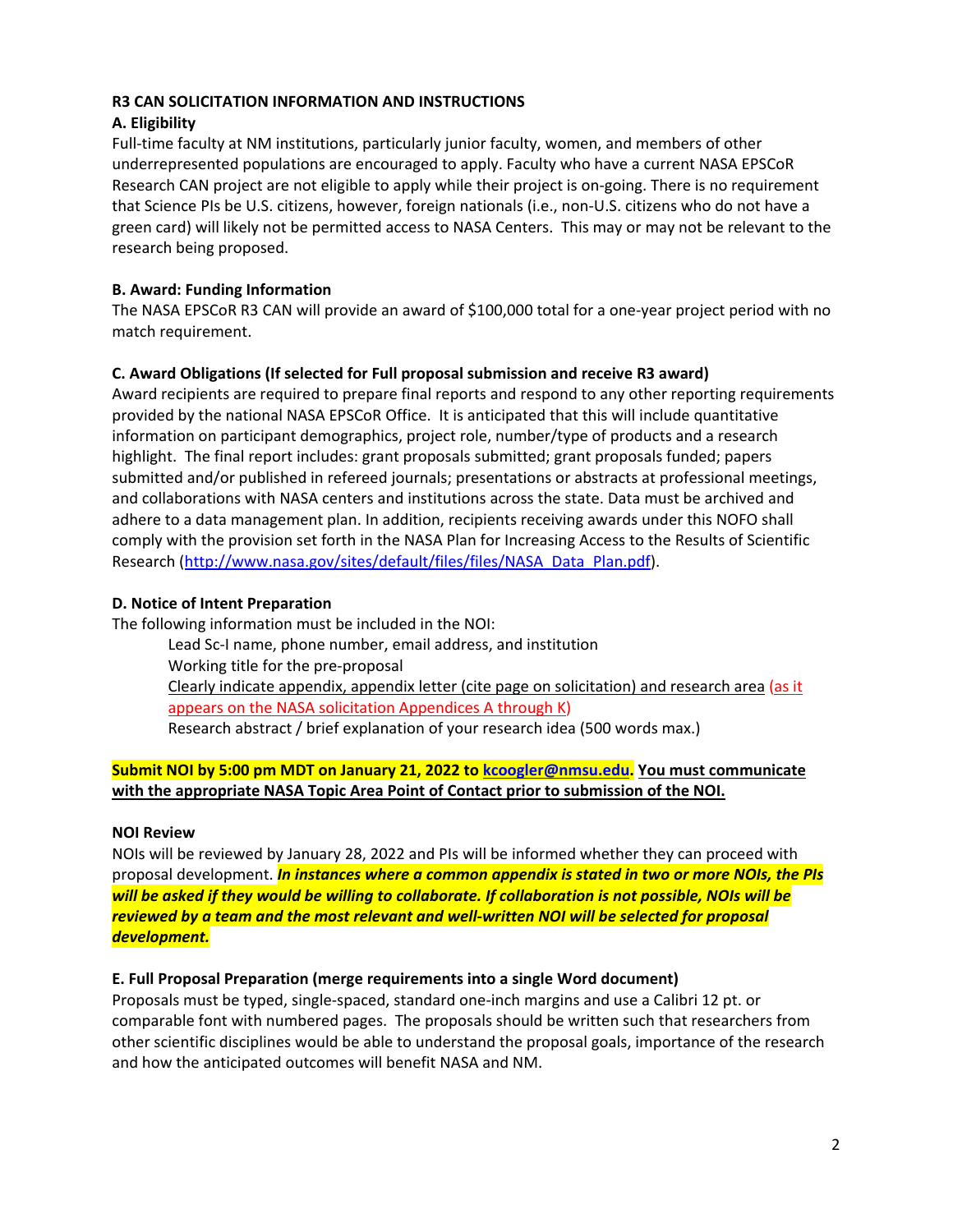## **1. Cover Page**

- Provide Title, appendix topic and letter, and page number from NASA R3 NOFO identifying appendix and, as applicable, particular topic within appendix.
- The NM NASA EPSCoR Office will create the proposal cover page in NASA NSPIRES. The Science PI will then upload the proposal and work directly with their own institution Office of Grants and Contracts on any budget related issues.

# **2. Project Description**

Provide a concise description of the proposed research or research-building activities, including the following:

- a) Proposal Summary (4,000 characters including spaces)
- b) Data Management Plan (4,000 characters including spaces)
- c) Table of Contents (as needed)
- d) Scientific/Technical/Management Plan (2-3 pages limit, it includes tables and figures). For this section consider:
	- i. Project goals and research objectives; intrinsic merit of the proposed research
	- ii. Brief statement on how the proposed research meets the topic area need identified in the solicitation
	- iii. Tasks and methods/unique or innovative approaches
	- iv. SMART objectives with measurable outcomes
	- v. An approximate timetable for project completion
	- vi. List of collaborators and expertise they will contribute (including any NASA personnel)
	- vii. Describe current and/previous interactions or partnerships with NASA researchers in the area of the proposed research and how future partnerships between institution's researcher and NASA will be fostered. Include name(s) and title(s) of NASA researchers with whom you will partner.
	- viii. Brief discussion of likely outcomes (i.e., publications, patents/licenses, technology transfer, new hardware/software, new or revised courses, new proposals with potential program you will apply to, etc.)
- e) References and Citations (as needed)
- f) Biographical Sketches for:
	- i. The Principal Investigator(s) (2 pages per PI)
	- ii. each Co-Investigator (Co-I) (1 page limit)
- g) Current and Pending Support (as needed). Include title of project, project period, funded amount, and anticipated outcomes.
- h) Statements of Commitment and Letters of Support (as needed). Letters should specify the type of support/commitment.
- i) Proposal Budget-both the budget and budget details (as needed). See section 5 of the solicitation for more details.
- j) Facilities and Equipment (as needed). List any existing facilities and major equipment that will be used for the proposed project.
- k) Table of Personnel and Work Effort (as needed)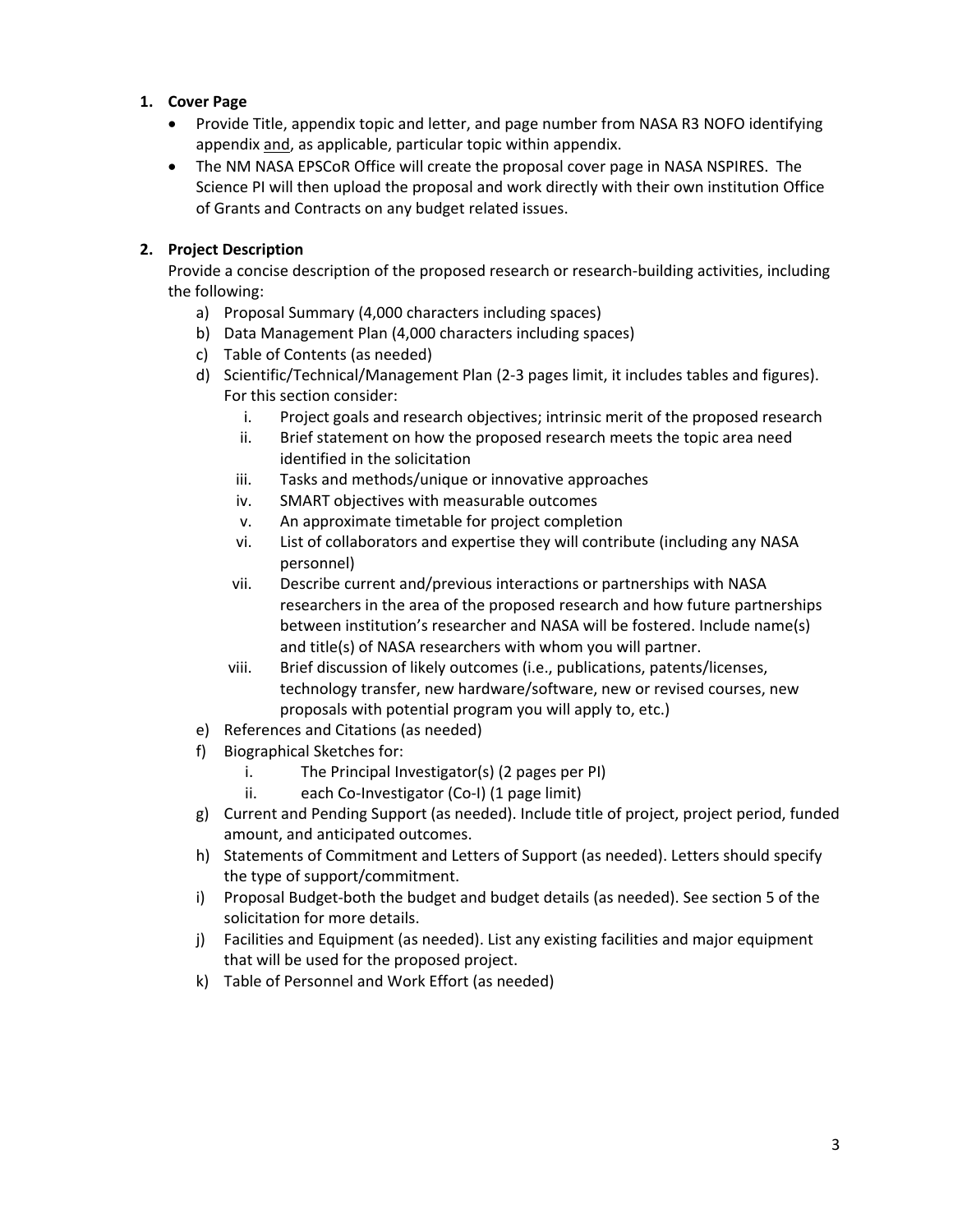## **3. Budget and Budget Justification**

Provide a budget and a detailed budget justification by each institution involved in the project. PIs are encouraged to work with their Sponsored Programs Office and/or Business Managers well in advance to develop the budget.

- a) Follow NASA budget guidelines as well as the OMB Uniform Guidance when developing the budget.
- b) Include appropriate fringe, IDC, tuition and other costs.
- c) Sample budget tables may be found at the end of this document.

The proposed budget shall be adequate, appropriate, reasonable, and realistic, and demonstrate the effective use of funds that align with the content and text of the proposed project. Preparation guidelines for the budget can be found in the *[NASA Guidebook for](https://www.nasa.gov/sites/default/files/atoms/files/2021_ed._nasa_guidebook_for_proposers.pdf)  [Proposers](https://www.nasa.gov/sites/default/files/atoms/files/2021_ed._nasa_guidebook_for_proposers.pdf)*, Section 2.18 and appendix C.

The budget will be evaluated based upon the clarity and reasonableness of the funding request. A budget narrative shall be included that discusses relevant budgetary issues such as the extent and level of jurisdiction, industrial, and institutional commitment and financial support, including resources (staff, facilities, laboratories, indirect support, waiver of indirect costs, etc.).

### **F. Submission Guidelines:**

**Notices of Intent must be submitted no later than 5:00 pm MDT on January 21, 2022**. Email NOI to [kcoogler@nmsu.edu.](mailto:kcoogler@nmsu.edu) NOIs should be submitted only after communication with the NASA point-ofcontact for the topic area of interest. If you are selected to proceed to full proposal, **the final date to submit a proposal through the NASA NSPIRES website is Monday, March 7, 2022. No extensions will be provided.** 

# **PROPOSAL REVIEW AND SELECTION**

All full proposals submitted will be reviewed by the National NASA EPSCoR Program Office. As stated in the National NASA EPSCoR R3 CAN:

Review of proposals submitted in response to this CAN shall be consistent with the general policies and provisions contained in the *NASA Guidebook for Proposers*, Appendix D. Selection procedures shall be consistent with the provisions of the *NASA Guidebook for Proposers*, Section 5. However, the evaluation criteria described in this CAN under Section 5.0, Proposal Evaluation, takes precedence over the evaluation criteria described in Section 5 of the *NASA Guidebook for Proposers*.

Proposals will be evaluated based on the proposed research approach (intrinsic merit-65%) that addresses the proposed research, project management (20%), and budget justification (15%).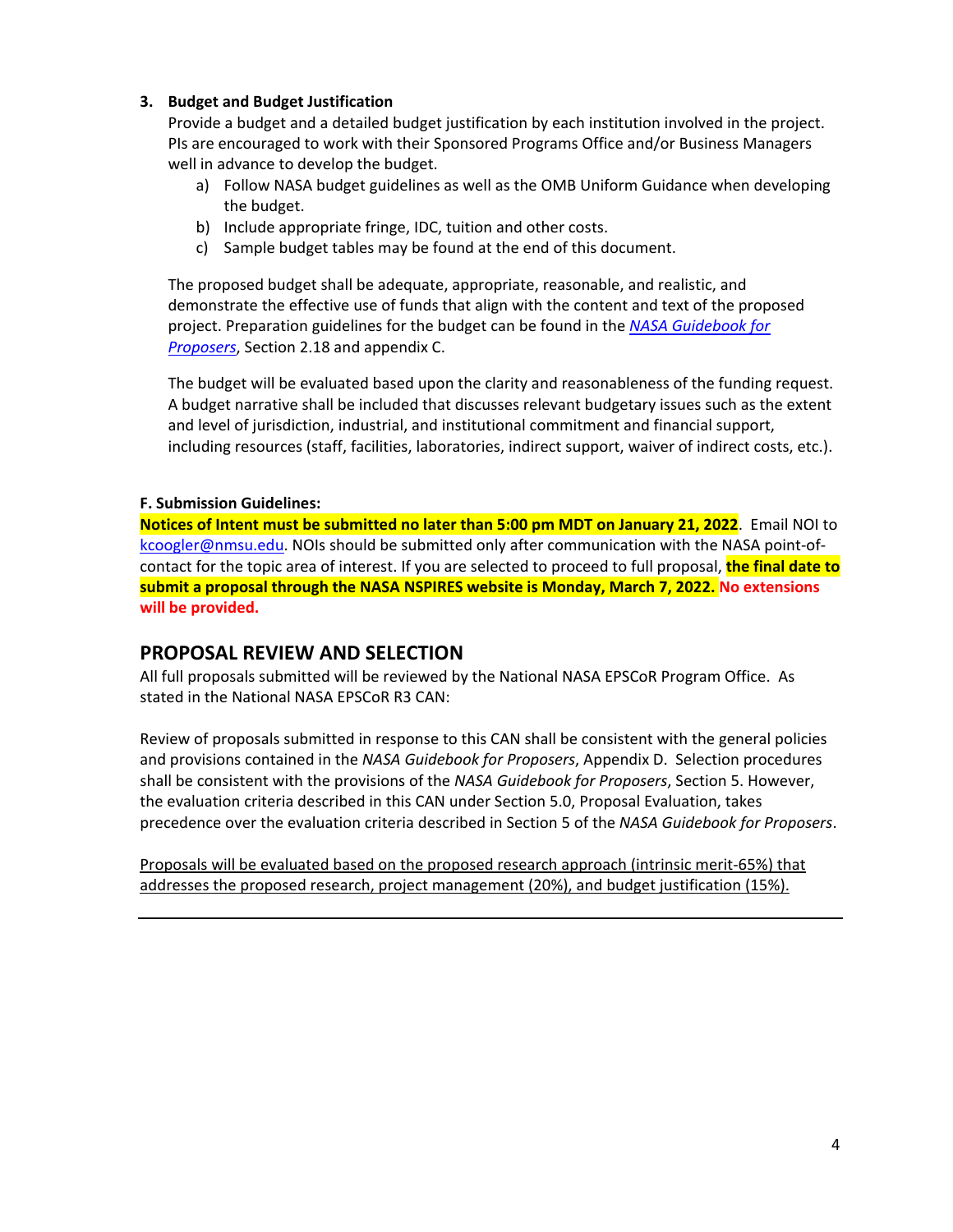#### **Contact Information**

NM NASA EPSCoR Program Director Paulo Oemig, Ph.D. [poemig@nmsu.edu](mailto:poemig@nmsu.edu)

NM NASA EPSCoR Program Manager Kristi Hawman [kcoogler@nmsu.edu](mailto:kcoogler@nmsu.edu) 575-646-6414

### **ADDITIONAL LINKS:**

A PDF copy of the NASA EPSCoR R3 CAN Solicitation may be found at: [https://nspires.nasaprs.com/external/solicitations/summary!init.do?solId={BEDBDE59-E1FF-8C25-](https://nspires.nasaprs.com/external/solicitations/summary!init.do?solId=%7bBEDBDE59-E1FF-8C25-63F7-313452FDFD09%7d&path=open) [63F7-313452FDFD09}&path=open](https://nspires.nasaprs.com/external/solicitations/summary!init.do?solId=%7bBEDBDE59-E1FF-8C25-63F7-313452FDFD09%7d&path=open)

A PDF copy of the NASA Guidebook for Proposers may be found at: [https://www.nasa.gov/sites/default/files/atoms/files/2021\\_ed.\\_nasa\\_guidebook\\_for\\_proposers.pdf](https://www.nasa.gov/sites/default/files/atoms/files/2021_ed._nasa_guidebook_for_proposers.pdf)

#### **Sample Budget Table**

| Year 1      | <b>Total Budget</b> |             |
|-------------|---------------------|-------------|
| \$1,021.82  | \$1,021.82          |             |
| \$372.96    | \$372.96            |             |
| \$1,394.78  | \$1,394.78          |             |
| \$669.50    | \$669.50            |             |
| \$2,064.28  | \$2,064.28          |             |
|             |                     |             |
| \$85,935.72 |                     |             |
| \$0.00      | \$0.00              |             |
| \$0.00      | \$0.00              |             |
| \$0.00      | \$0.00              |             |
| \$0.00      | \$0.00              |             |
| \$0.00      | \$0.00              |             |
| \$0.00      | \$0.00              |             |
| \$0.00      | \$0.00              |             |
| \$0.00      | \$0.00              |             |
|             |                     |             |
| \$12,000.00 |                     |             |
|             |                     |             |
| \$14,064.28 | \$100,000.00        | \$85,935.72 |
|             |                     |             |